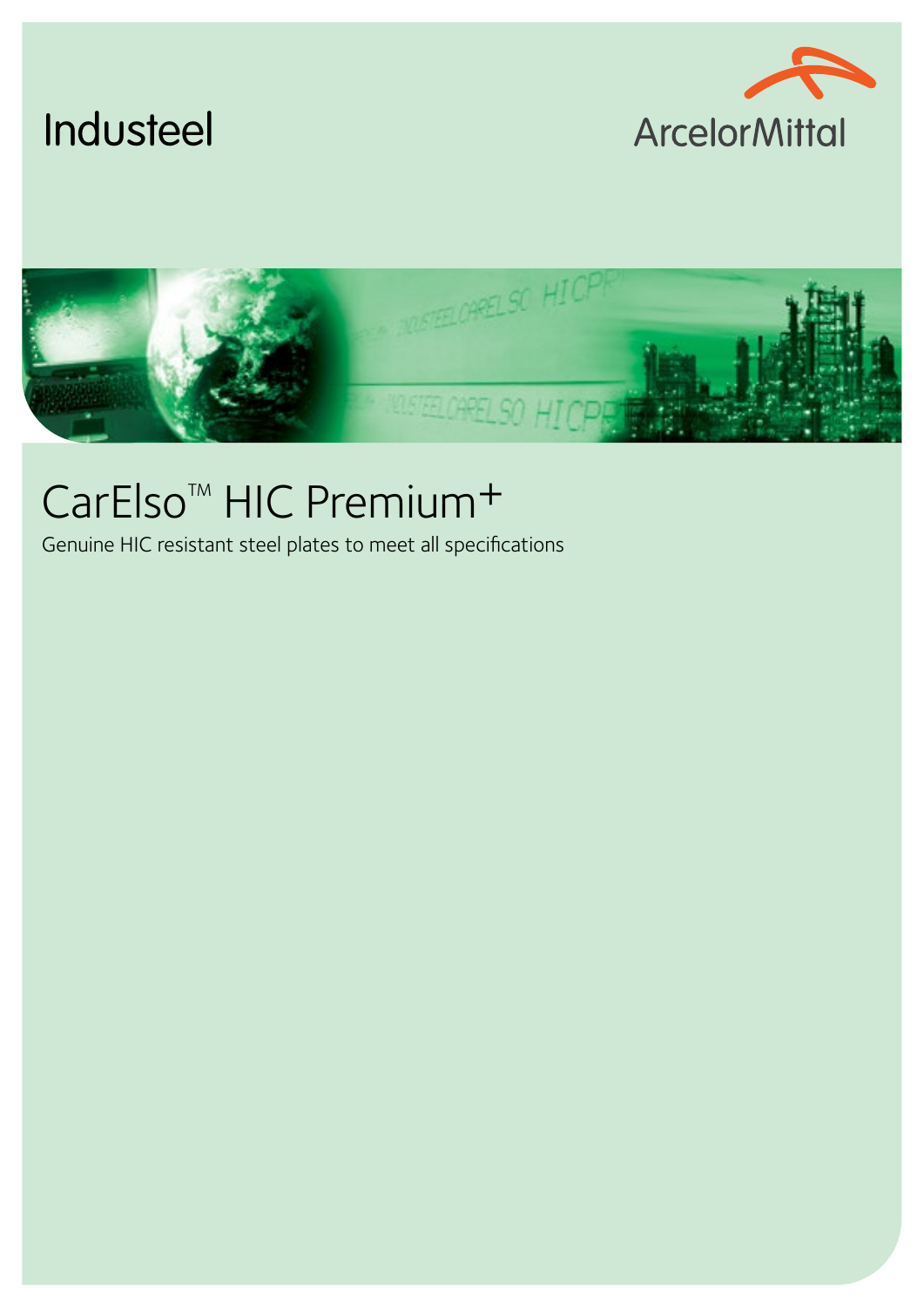# CarElso<sup>™</sup> HIC Premium<sup>+</sup>

Genuine HIC resistant steel plates to meet all specifications

- Meets all leading oil & gas companies, engineerings and process licensors pressure vessel steel specifications
- Meets NACE MR0175 / ISO 15156-2 as well as NACE MR0103 / ISO 17945
- <sup>l</sup> Enhanced weldability, low carbon equivalent
- **.** Ex-stock availability with the largest available size range
- The full guarantee of the leading HIC resistant pressure vessel plates producer with more than 25 years experience

#### NO COMPROMISE WITH SAFETY



## **Availability**

#### <sup>l</sup> Grades

Certification 3.2 as per EN 10204 : Industeel CarElso™ HIC Premium<sup>+</sup> is ASTM/ASME A/SA 516 grade 60/65/70 triple certified Third party is an internationally recognised body

#### <sup>l</sup> Sizes

Thickness 8 mm to 105 mm (6 mm possible on request), all positive tolerance, up to 4000 mm wide and 14000 mm long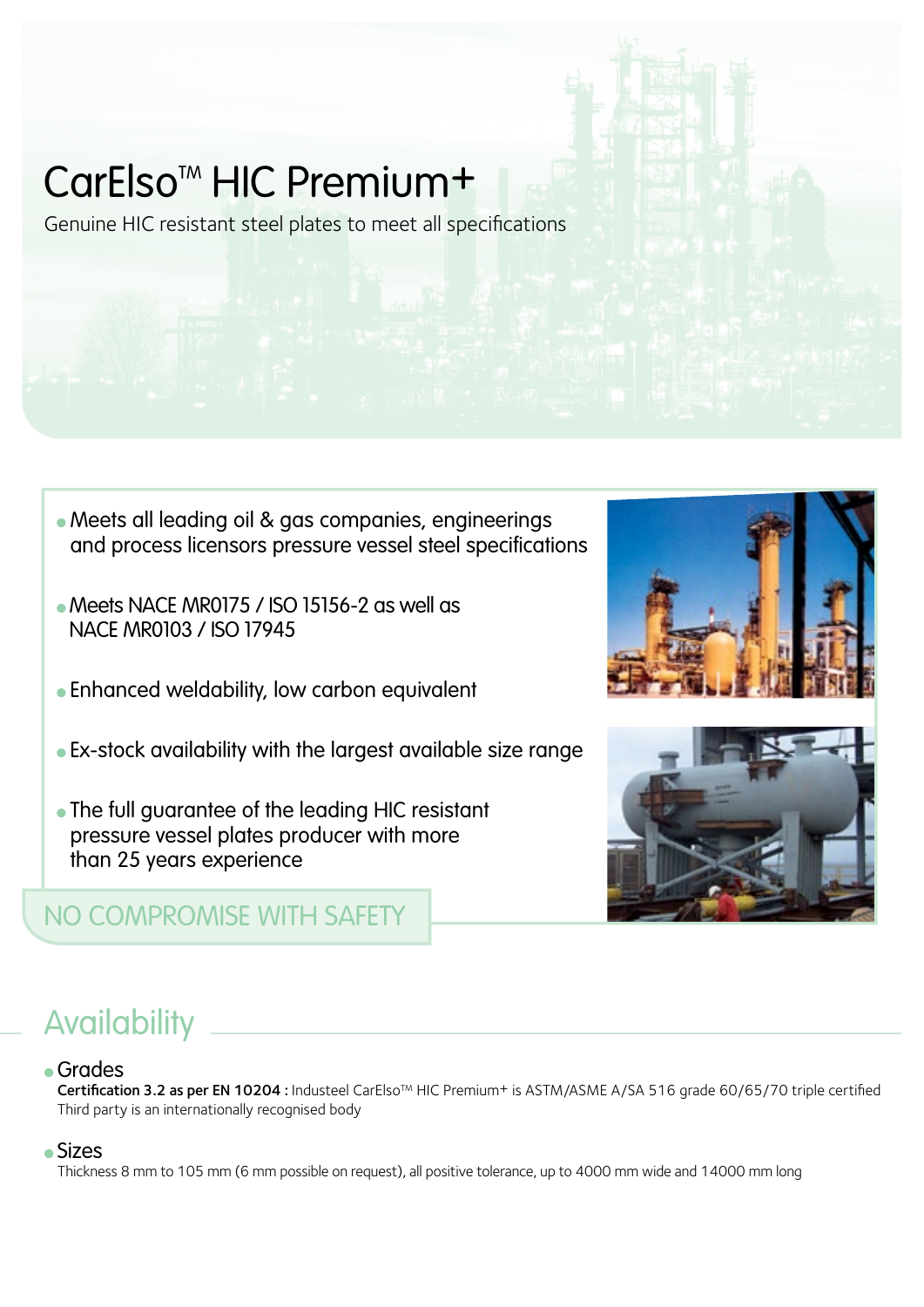## CarElso<sup>™</sup> HIC Premium<sup>+</sup> Product characteristics

### Chemistry .

- **EAF steel making route, fully killed, vacuum degassed, fine grain practice**
- max Ceq 0.41% up to 50 mm, 0.43% above
- max S .001%; P .008%; Nb .015%; V .005%; O .002%; B .0005%

Segregation mitigation during casting, deep deoxidation to avoid inclusions, inclusion shape controlled with no Ca treatment thanks to naturally low sulfur, ultralow phosphorus levels for enhanced in-service resistance

### Mechanical properties

- Mechanical test after three cycles of simulated PWHT at 610°C 1 hr/25 mm (minimum 1 hour):
- ambient tensile properties as per standard
- **Charpy impact test longitudinal and transverse direction**
- $\cdot$  at -51 °C for thickness <=25 mm (20J/16J)
- at -46°C for thickness >25 mm (41J/34J up to 50mm and 27/20J above)

#### HIC

- SSC resistant according to NACE MR0175/ISO15156-2 and NACE MR0103 / ISO 17945 (hardness <22HRC / 248HV<sub>10</sub>)
- l HIC tested after three cycles of simulated PWHT at 610°C 1 hr/25 mm:
- as per NACE TM 0284 solution A
- per heat on thinnest and thickest plate
- quarantee of max CLR 5% CTR 1.5% CSR 0.5%, on sample average and on each individual specimen, max crack length 5 mm on each section - on the entire available thickness range
- ASTM E1268 microexamination on each HIC tested plate
- l HIC resistance guaranteed after already the first cycle of thermal stress relief (e.g. fabrication PWHT)

#### Delivery conditions

- **General requirements as per ASME SA20**
- Normalized at 920°C
- Ultrasonic testing control as per SA 578 level C
- $+75$  mm pitch scanning
- $+100$  mm<sup>2</sup> max defect area
- Surface shotblasted to SA 2.5
- Low-stress die stamping 2 locations: head and foot of plate
- Identification paint marking one end + shipping marks
- Continuous brand marked 2 long edges

## Compatibility with requirements

- **Compatibility with most demanding specifications like** Axens IN-43, EEMUA179, ENI CAL501S, PDO SP-2041, Petrobras N-1706. Saudi Aramco 01-SAMSS-016, SHELL MESC74/125, SHELL DEP31.22.10.32, TOTAL GS RM PVE 001, and many others...
- **HIC, SSC and other properties quaranteed by Industeel** in PWHT condition on the full lots covered by the certification
- SSC testing possible on request, material able to pass HIC re-test using dummy samples and several sampling locations
- Ultrasonic testing quality compatible with EN 10160 S2E2 on request
- Through-thickness ductility quaranteed to Z35 quality level, testing on request



**MORELCHELSO HICP** 

MOUSTEEL CAREL SO HI



Industeel's HIC testing facilities are ISO 17025 certified